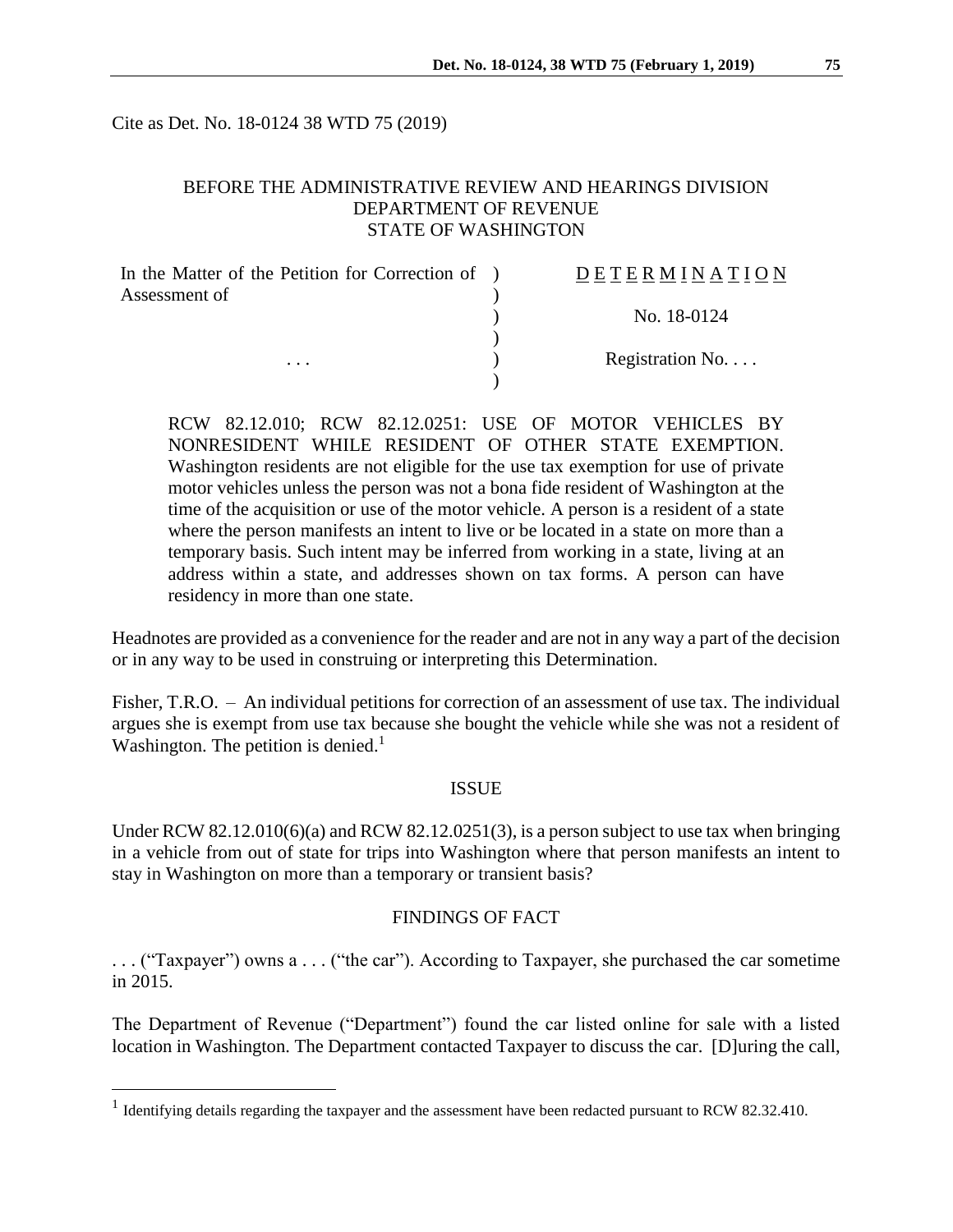Taxpayer stated her federal tax return had her Washington address on it. Following the discussion with the Department, Taxpayer submitted several documents: her insurance documentation showing an [out-of-state] address, 2015 W-2 forms from her employer showing a Washington address, a motor vehicle purchase agreement for the car dated April 11, 2015, and registration documents from [the other state] [dated June 2, 2015].

The Department concluded Taxpayer was a Washington resident at the time she purchased the car and that she had used the car in Washington. The Department assessed  $\frac{1}{2}$ ... in use tax,  $\frac{1}{2}$ ... in motor vehicle tax, \$ . . . in penalties, and \$ . . . in interest on November 2, 2017.

Taxpayer timely sought administrative review. In her petition, Taxpayer explains that she moved to Washington full time in 2017 and, before then, she used to commute on and off between [the other state] and Washington. Taxpayer further explains that her employer is in [Washington] and most of the time she worked remotely [out-of-state]. Taxpayer also states: "I used to share my [living] room with my friends, and I had residence in Washington too where I stayed when I attended important meetings."

At the hearing, Taxpayer further explained that the [out-of-state] address was her cousin's address and the [Washington] address was her address. Taxpayer stated that she moved to Washington towards the end of 2016. Taxpayer disputed that she ever listed her car for sale in Washington.

### ANALYSIS

Washington imposes both a retail sales tax and a use tax. Retail sales tax is imposed on tangible personal property purchased by a consumer in this state. RCW 82.08.020; RCW 82.04.050. The use tax complements the retail sales tax and is imposed "for the privilege of using within this state as a consumer . . . [a]ny article of tangible personal property . . . acquired by [the user in any manner] . . . " on which Washington retail sales tax has not been paid unless there is an applicable statutory exemption, deduction or exclusion. RCW 82.12.020(1)[; RCW 82.12.020(2)].

RCW  $82.12.010(6)(a)$  broadly defines "use":

"Use," "used," "using," or "put to use" have their ordinary meaning, and shall mean: (a) With respect to tangible personal property, [except for natural gas and manufactured gas,] the first act within this state by which the taxpayer takes or assumes dominion or control over the article of tangible personal property (as a consumer), and include installation, storage, withdrawal from storage, distribution, or any other act preparatory to subsequent actual use or consumption within this state.

RCW 82.04.190(1) defines "consumer" as "[a]ny person who purchases, acquires, owns, holds, or uses any article of tangible personal property . . . other than for purpose of (a) resale as tangible personal property in the regular course of business . . . ." Use tax liability arises at the time the property is first put to use in this state. RCW 82.12.010(6)(a); *see also* WAC 458-20-178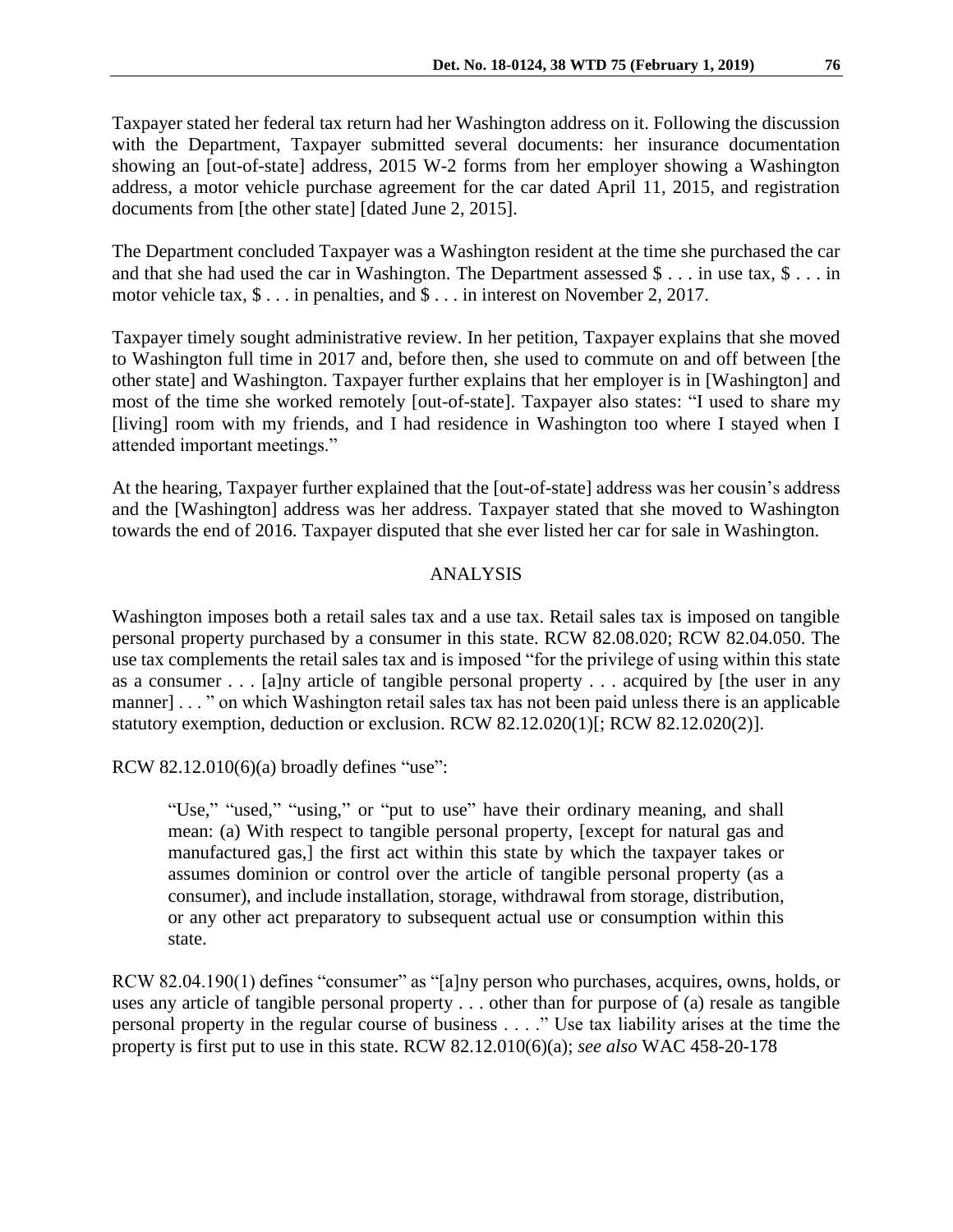Thus, the tax applies to the use of motor vehicles in this state, whether for pleasure or for business, by a resident of Washington. *See* Det. No. 87-105, 3 WTD 1 (1987).

Here, Taxpayer explains she drove the car to and from where she was staying [out-of-state] to her residence in Washington. By driving the car in Washington, Taxpayer used the car within Washington.

Having determined that Taxpayer "used" the car within the meaning of RCW 82.12.010(6)(a), we next decide whether the use is statutorily excepted or otherwise exempt from use tax. *See* 3 WTD 1. Taxpayer argues that she qualifies for the use tax exemption in RCW 82.12.0251(3), which exempts from use tax:

[P]rivate motor vehicles . . . [used] by a bona fide resident of Washington . . . if such [vehicle was] acquired and used by such person in another state while a bona fide resident thereof and such acquisition and use occurred more than ninety days prior to the time he or she entered Washington.

(Bracketed material added). A party claiming a tax exemption has the burden of proving he or she qualifies for the exemption. *Group Health Cooperative of Puget Sound, Inc. v. State Tax Commission,* 72 Wn.2d 422, 429, 433 P.2d 201 (1967); Det. No. 89-268, 7 WTD 359 (1989). Accordingly, in order for Taxpayer to succeed with her exemption claim, Taxpayer must show: (1) Taxpayer was a bona fide resident of another state when she acquired and used the car; and (2) more than 90 days passed after acquisition and use of the car before the time she entered Washington. RCW 82.12.0251(3). Taxpayer asserts that both elements are met because Taxpayer was at all material times [out-of-state] resident and because Taxpayer did not bring the car into Washington until 90 days after she purchased it.

The use tax statutes do not define the term "resident." The Department's longstanding practice is to apply the definition of "resident" from the vehicle licensing statutes, RCW 46.16A.140(1), to a use tax exemption analysis, finding that a "resident" is a person who manifests an intent to live or be located in this state on more than a temporary or transient basis. Det. No. 15-0288, 35 WTD 286 (2016); Det. No. 04-0207, 24 WTD 212 (2005); Det. No. 99-085, 19 WTD 909 (2000); Det. No. 96-049, 16 WTD 177 (1996).

The Department has long held a person can have more than one residence for use tax purposes. *See* Det. No. 99-101, 20 WTD 175 (2001); Det. No. 93-223, 13 WTD 361 (1994); Det. No. 87- 174, 3 WTD 171 (1987); Det. No. 87-145, 3 WTD 99 (1987); Det. No. 87-65, 2 WTD 293 (1986).

Here, the facts and circumstances show that Taxpayer manifested an intent to live or be located in Washington on a more than permanent or transient basis when she purchased the car. . . . Taxpayer worked in Washington and stayed in Washington at the address where she registered the car. [Additionally], Taxpayer provided her 2015 W-2 forms showing a Washington address. Finally, in her petition Taxpayer stated she had residence in Washington when she bought the car in 2015.

Accordingly, because Taxpayer was a Washington resident, Taxpayer is not eligible for the nonresident exemption in RCW 82.12.0251(3). The tax was properly assessed.